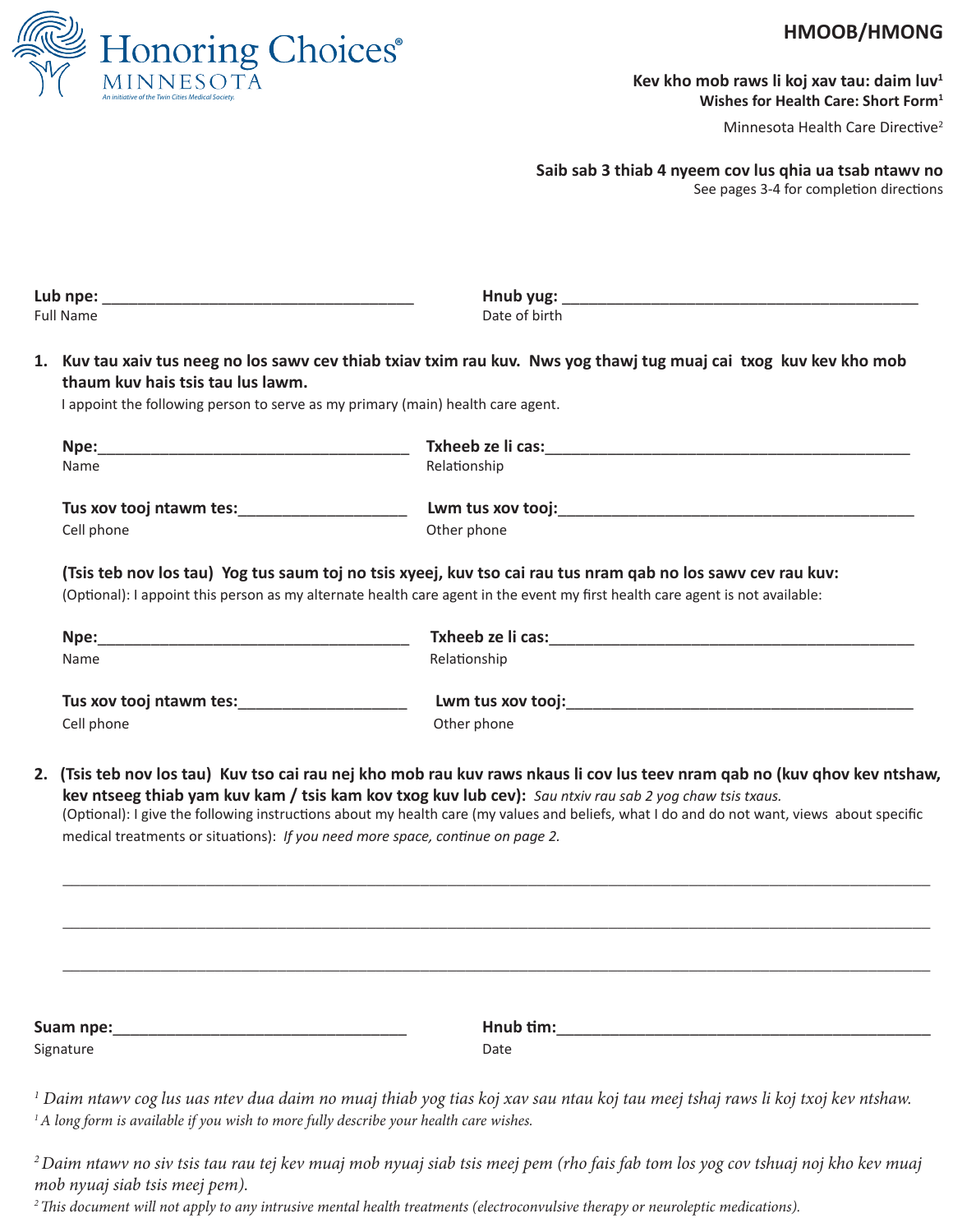#### Siv qhov chaw nram no sau ntxiv tej kev pab koj xav tau.

Use the space below to continue your wishes about your health care (question 2 from front page), or to add comments.

#### Notary Public in the State of Minnesota

| In my presence on: |  | (date) |
|--------------------|--|--------|
|--------------------|--|--------|

(Name): \_\_\_\_\_\_\_\_\_

acknowledged his or her signature on this document, or acknowledged that he or she authorized the person signing this document to sign on his or her behalf.

Notary seal

| My commission expires |  | (date) |
|-----------------------|--|--------|
|-----------------------|--|--------|

Cov pov thawj

OR Statement of Witnesses

| Pov thawj 1: | Pov thawj 2: |  |
|--------------|--------------|--|
| Witness 1    | Witness 2    |  |
| Sau Npe:     | Sau npe:     |  |
| Print Name   | Print Name   |  |

### (Cov neeg pov thawj suam npe no yuav tsum muaj hnub 18 xyoo rov saum thiab yuav tsum tsis txhob yog ob tug koj tau xaiv los sawv cev rau koj. Ib tug neeg ua pov thawj suam npe no yuav tsis pub yog koj tus kws kho mob los yogi b tug neeg ua haujlwm rau koj tus kws kho mob.)

(Witnesses must be 18 years of age or older and cannot be your primary or alternate health care agent. One witness cannot be your health care provider or an employee of your health care provider.)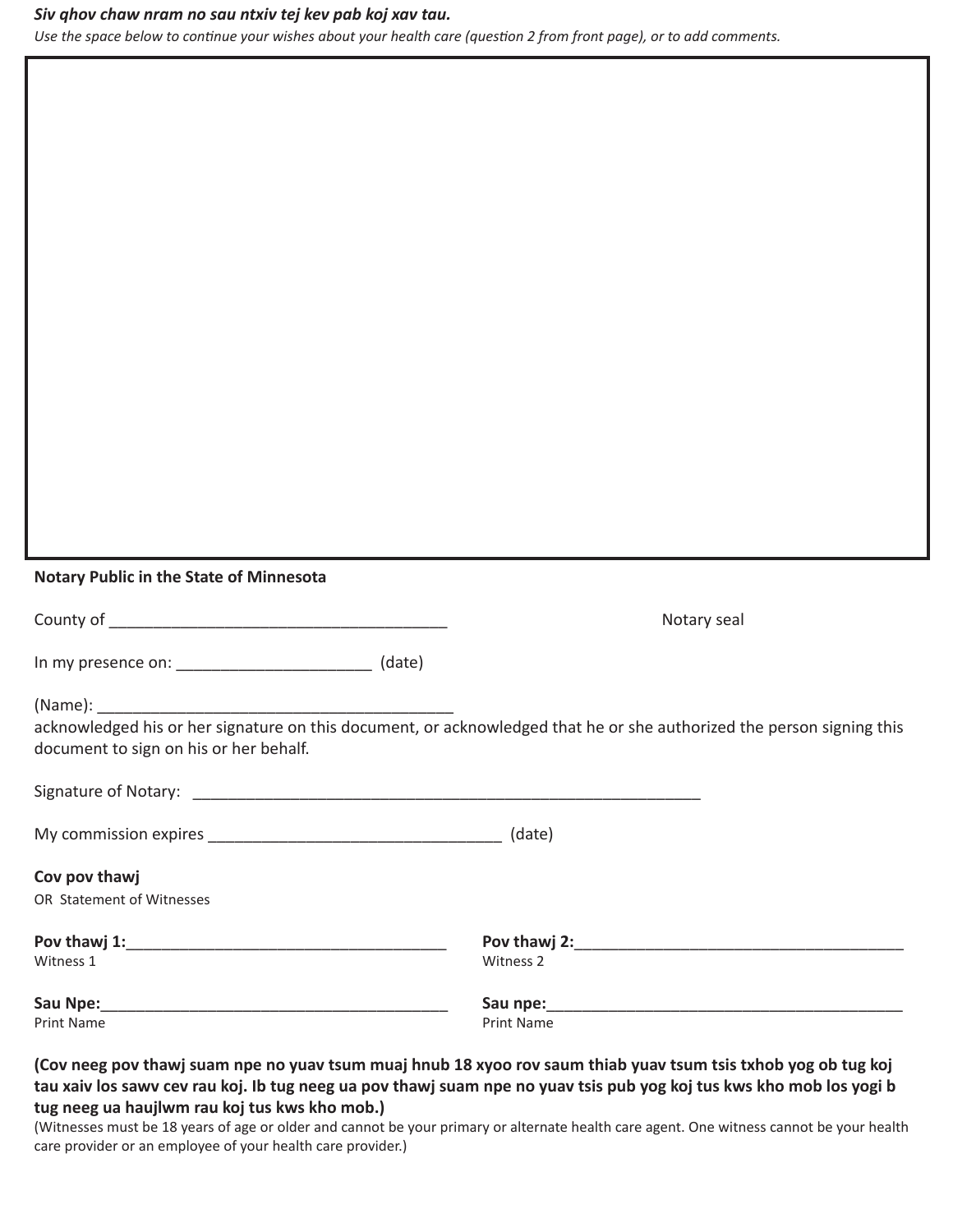# **LUS QHIA UA DAIM NTAWV NO-HMOOB / SAB 3-4 INSTRUCTIONS-HMONG / PAGES 3-4**

## **Kuv yuav tsum kam teev daim ntawv kho mob raws qhov kuv nyiam no tseg lod?**

Do I have to complete this Health Care Directive?

Tsis yog. Koj muaj cai teev hnub no, lwm hnub los yog tsis kam teev. Tab sis daim ntawv no yuav pab kom koj tau txais kev kho mob li qhov koj xaiv thaum koj hais tsis tau lus lawm. Sau daim ntawv no cia yuav pab rau koj cov txheeb ze kom lawv paub txog koj txoj kev ntshaw thaum koj tham tsis taus lawm.

No. You may complete it today or at a later date, or you can decline to complete it. However, completing this form will help make sure you get the care you want. Putting your choices in writing helps loved ones know if they're doing what you would want.

#### **Luag yuav nug kuv txog dab tsi?**

What information am I being asked for?

**Lus nug qhov 1:** Leej twg yog tus yuav los sawv cev rau koj lub sij hawm koj hais tsis tau lus lawm.Txiav txim siab muab ib tug neeg uas koj ntseeg tshaj los sawv cev rau koj, tub/ntxhais, kwv tij los yog phooj ywg los tau. Nrog tus neeg koj xaiv ntawd tham hais tias daim ntawv no tseem ceeb heev. Luam ib cov rau tus neeg sawv cev rau koj, koj cov kws kho mob, thiab cov neeg tseem ceeb hauv koj lub neej.

Question 1: This question is about your health care "agent." Your agent is someone you choose to speak and make health care decisions for you if you cannot. Consider naming a family member or friend who knows you well and understands your values. Showing your agent this document and talking about it with him or her is important. Make extra copies to share with your health care agent, health care providers, and other important people in your life.

**Lus nug qhov 2:** (Tsis teb qhov no los tau): Qhov lus nug no yuav nug txog qhov koj xav tau thiab koj ntshaw. Koj piav txhua yam koj ntshaw los tau, los yog koj xav piav dav dav xwb los tau. Nram no yog ib cov tswv yim pab koj: Question 2 (Optional): This question is about health care and other wishes you may have. You may be as specific or general as you like. You may include:

- koj lub hom phiaj, yam tseem ceeb tshaj thiab qhov koj nyiam kom luag kho koj li cas
- your goals, values, and preferences about medical care
- kev kho mob qhov li koj nyiam, thiab qhia txog yam koj tsis nyiam kom luag txhob ua rau koj
- the types of medical treatment you would want or not want
- kev koj xav kom koj tus neeg sawv cev los txiav txim rau koj
- how you want your agent or agents to decide
- thaum koj tsis taus lawm, koj nyiam kom luag kho koj nyob rau qhov twg, tom koj tsev los yog tom tsev kho mob
- where you would like to receive care (such as at home or a hospital)
- koj puas kam muab koj cev qaij daim tawv pub lwm tus
- whether or not you would like to donate your organs, tissues, and eyes

#### **Tus pov thawj ntsia kos npe rau pej xeem thiab ob tug pov thawj**

Notary Public or Witnesses

Tus pov thawj ntsia kos npe rau pej xeem thiab 2 tus pov thawj no yuav los saib koj lub npe uas tau suam rau daim ntawv cog lus no. Ob tug pov thawj suam npe no yuav tsum muaj hnub nyoog 18 rov saum, thiab tsis pub yog koj tug neeg sawv cev txiav txim rau koj. Ob tug pov thawj suam npe no tsis pub kom ib tug yog koj tus kws kho mob los youg ib tug neeg ua haujlwm rau koj tus kws kho mob.

A notary public or 2 witnesses must verify your signature on this Health Care Directive. The witnesses must be 18 years of age or older, and cannot be your primary or alternate health care agent. At least one witness cannot be your health care provider or an employee of your health care provider.